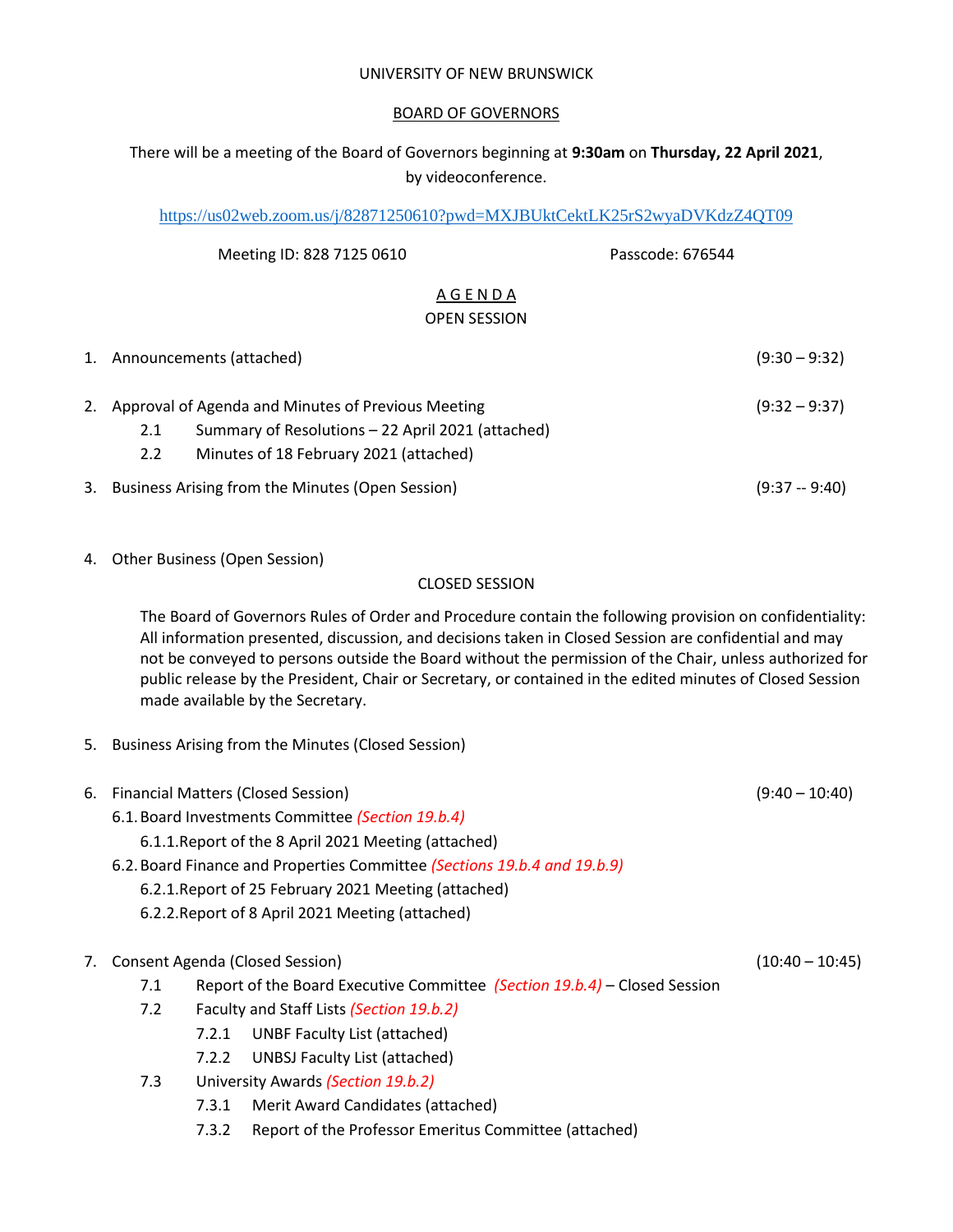| 8.           | Report of the Nominating & Review Committee<br>Appointment and Re-appointment of Board Members (Section 19.b.2) (attached)<br>8.1. | (10:45-10:50)   |
|--------------|------------------------------------------------------------------------------------------------------------------------------------|-----------------|
| 9.           | Report of the Committee to Nominate<br>the Chair and Vice-Chair of the Board (attached)                                            | $(10:50-11:00)$ |
| <b>BREAK</b> |                                                                                                                                    | $(11:00-11:10)$ |
| 10.          | Education Session: Role and Responsibility of Board Members                                                                        | $(11:10-11:40)$ |
| 11.          | Other Business (Closed Session)<br>Appointment of Acting Vice-President (Advancement) - Extension<br>11.1                          |                 |

## OPEN SESSION

- 12. Senates' Business (Please note summary reports of Senates' Business for the (11:40 11:45) February and March Senate meetings are provided as part of the attachments to the agenda. In addition, the reports relating to items of Senates' Business are available to Board members on SharePoint. This is an extensive package.)
	- 12.1 23 and 24 February 2021

Joint Senates' Item for Information

12.1.1 President's Report

12.1.2 Strategic Discussion

Fredericton Senate Item for Information

12.1.3 Report of the Senate Review Committee

Saint John Item for Information

12.1.4 Appointment of Senate Secretary

Joint Senates' Items for Approval

- 12.1.5 Report of the Academic Sub-Committee of the UNB Bi-Campus COVID-19 Response Steering Committee
- 12.1.6 Report of the Undergraduate Scholarships Committee
- 12.1.7 Report of the School of Graduate Studies
- 12.1.8 Updates to the UNB Policy on Research Involving Humans

Fredericton Senate Items for Approval

12.1.9 Report of the Senate Academic Planning Committee

12.1.10 Report of the Senate Admissions Committee

Saint John Senate Items for Approval

- 12.1.11 Report of the Saint John Senate Curriculum Committee
- 12.1.12 Report of the Academic Planning & Resources Committee
- 12.1.13 Appointments to the UNBSJ Research Ethics Board
- 12.2 24 and 30 March 2021 Joint Senates' Items for Information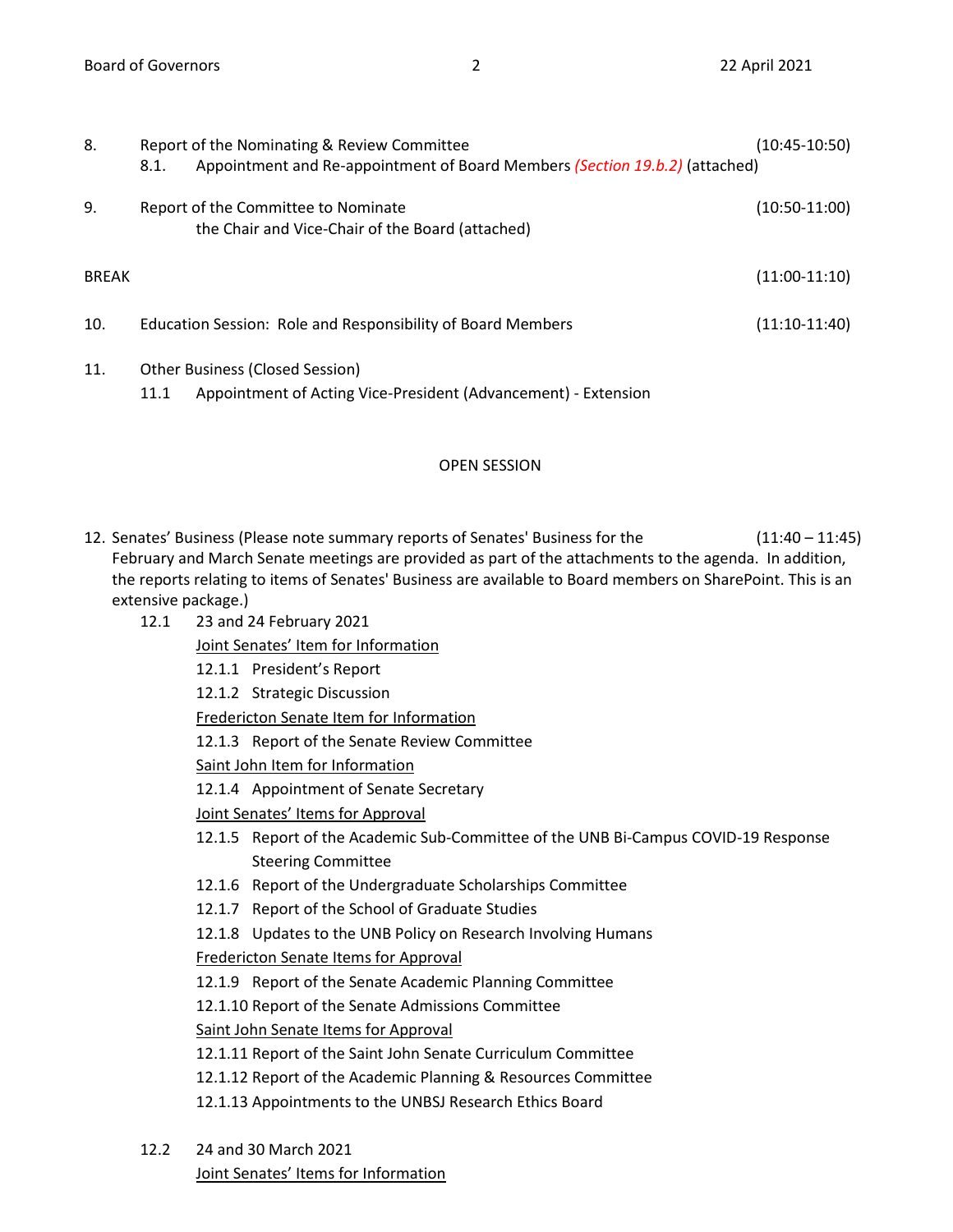| 12.2.1 President's Report |  |
|---------------------------|--|
|---------------------------|--|

# Fredericton Senate Items for Information

- 12.2.2 Report of the Senate Technology Services Committee
- Joint Senates' Items for Approval
- 12.2.3 Report of the Academic Sub-Committee of the UNB Bi-Campus COVID-19 Response Steering Committee
- 12.2.4 Report of the Undergraduate Scholarships Committee
- 12.2.5 Report of the School of Graduate Studies
- 12.2.6 Calendar of Academic Dates

| 13. Board Chair's Report                                                                                                     |                 |  |  |
|------------------------------------------------------------------------------------------------------------------------------|-----------------|--|--|
| 14. President's Report (attached)                                                                                            |                 |  |  |
| 15. Consent Agenda (Open Session)<br>Report of the Board Executive Committee - Open Session (see item 7.1)<br>15.1.          |                 |  |  |
| 16. Other Business (Open Session)                                                                                            | $(12:05-12:10)$ |  |  |
| <b>CLOSED SESSION</b>                                                                                                        |                 |  |  |
| 17. Presentation: Work of the Institute of Biomedical Engineering<br>Director - Jon Sensinger                                | $(12:10-12:40)$ |  |  |
| 18. In Camera Session<br>In Camera Meeting with the President<br>18.1.<br>In Camera Meeting of Voting Board Members<br>18.2. | $(12:40-12:50)$ |  |  |
| 19. Adjournment                                                                                                              |                 |  |  |

20. Additional Opportunity for in Camera Discussion (Not Minuted)

Sarah J. DeVarenne, Secretary